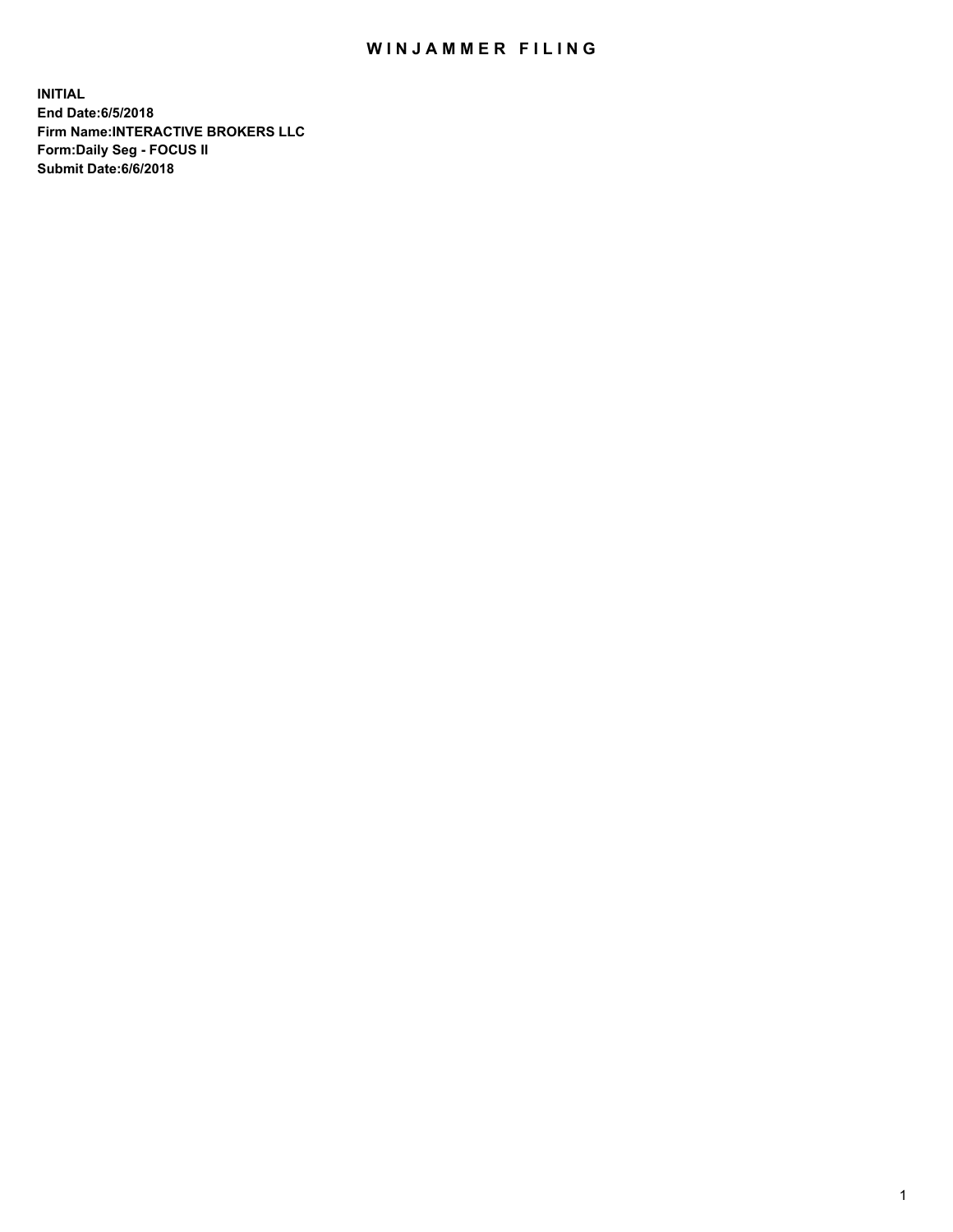## **INITIAL End Date:6/5/2018 Firm Name:INTERACTIVE BROKERS LLC Form:Daily Seg - FOCUS II Submit Date:6/6/2018 Daily Segregation - Cover Page**

| Name of Company<br><b>Contact Name</b><br><b>Contact Phone Number</b><br><b>Contact Email Address</b>                                                                                                                                                                                                                          | <b>INTERACTIVE BROKERS LLC</b><br>James Menicucci<br>203-618-8085<br>jmenicucci@interactivebrokers.c<br>om |
|--------------------------------------------------------------------------------------------------------------------------------------------------------------------------------------------------------------------------------------------------------------------------------------------------------------------------------|------------------------------------------------------------------------------------------------------------|
| FCM's Customer Segregated Funds Residual Interest Target (choose one):<br>a. Minimum dollar amount: ; or<br>b. Minimum percentage of customer segregated funds required:%; or<br>c. Dollar amount range between: and; or<br>d. Percentage range of customer segregated funds required between:% and%.                          | $\overline{\mathbf{0}}$<br>$\overline{\mathbf{0}}$<br>155,000,000 245,000,000<br>00                        |
| FCM's Customer Secured Amount Funds Residual Interest Target (choose one):<br>a. Minimum dollar amount: ; or<br>b. Minimum percentage of customer secured funds required:%; or<br>c. Dollar amount range between: and; or<br>d. Percentage range of customer secured funds required between: % and %.                          | $\overline{\mathbf{0}}$<br>0<br>80,000,000 120,000,000<br>00                                               |
| FCM's Cleared Swaps Customer Collateral Residual Interest Target (choose one):<br>a. Minimum dollar amount: ; or<br>b. Minimum percentage of cleared swaps customer collateral required:% ; or<br>c. Dollar amount range between: and; or<br>d. Percentage range of cleared swaps customer collateral required between:% and%. | $\overline{\mathbf{0}}$<br>$\underline{\mathbf{0}}$<br>0 <sub>0</sub><br>0 <sub>0</sub>                    |

Attach supporting documents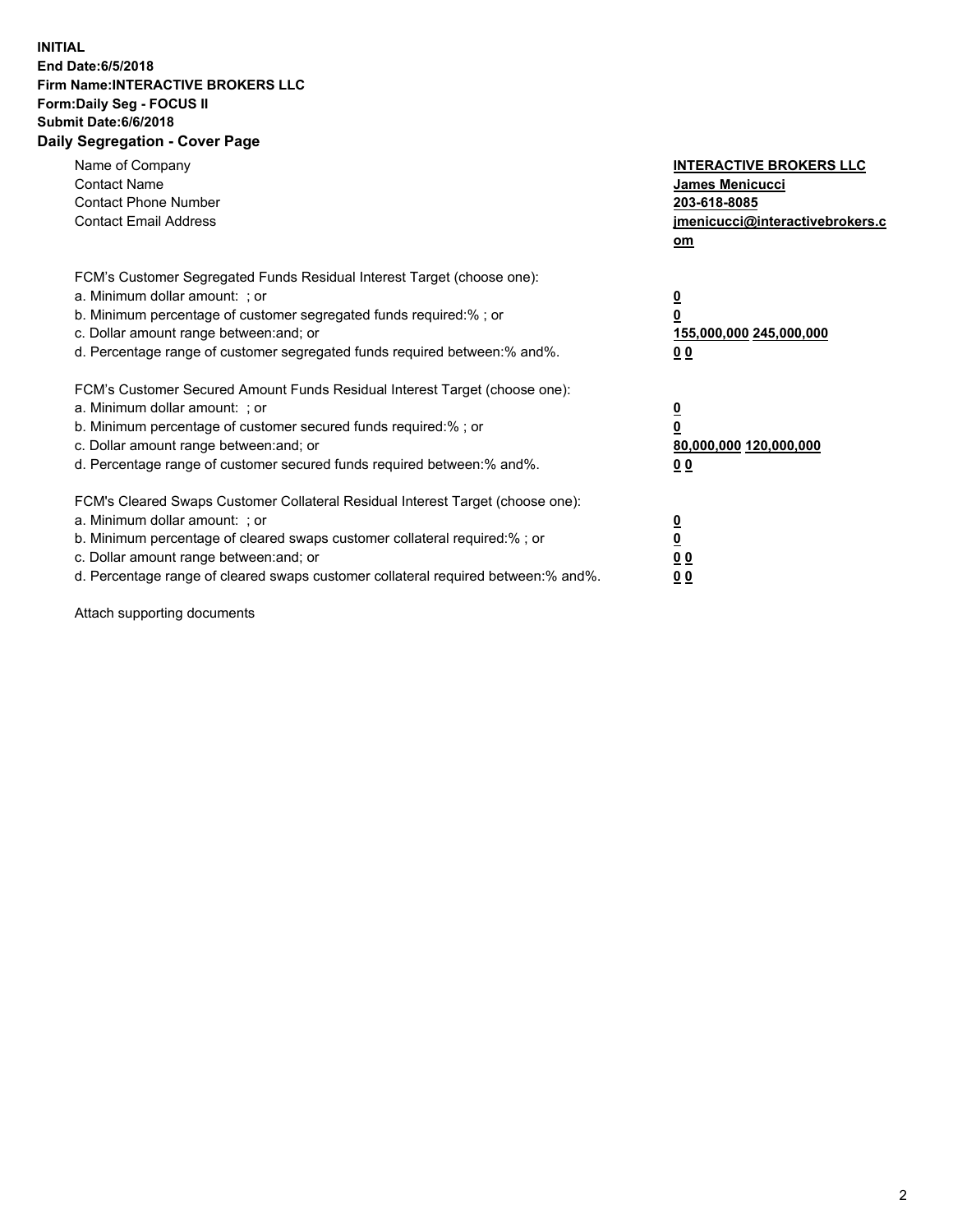## **INITIAL End Date:6/5/2018 Firm Name:INTERACTIVE BROKERS LLC Form:Daily Seg - FOCUS II Submit Date:6/6/2018 Daily Segregation - Secured Amounts**

|     | Foreign Futures and Foreign Options Secured Amounts                                         |                                   |
|-----|---------------------------------------------------------------------------------------------|-----------------------------------|
|     | Amount required to be set aside pursuant to law, rule or regulation of a foreign            | $0$ [7305]                        |
|     | government or a rule of a self-regulatory organization authorized thereunder                |                                   |
| 1.  | Net ledger balance - Foreign Futures and Foreign Option Trading - All Customers             |                                   |
|     | A. Cash                                                                                     | 450,628,157 [7315]                |
|     | B. Securities (at market)                                                                   | $0$ [7317]                        |
| 2.  | Net unrealized profit (loss) in open futures contracts traded on a foreign board of trade   | $-3,262,435$ [7325]               |
| 3.  | Exchange traded options                                                                     |                                   |
|     | a. Market value of open option contracts purchased on a foreign board of trade              |                                   |
|     |                                                                                             | 267,689 [7335]                    |
|     | b. Market value of open contracts granted (sold) on a foreign board of trade                | <b>-51,483</b> [7337]             |
| 4.  | Net equity (deficit) (add lines 1.2. and 3.)                                                | 447,581,928 [7345]                |
| 5.  | Account liquidating to a deficit and account with a debit balances - gross amount           | 2,658 [7351]                      |
|     | Less: amount offset by customer owned securities                                            | 0 [7352] 2,658 [7354]             |
| 6.  | Amount required to be set aside as the secured amount - Net Liquidating Equity              | 447,584,586 [7355]                |
|     | Method (add lines 4 and 5)                                                                  |                                   |
| 7.  | Greater of amount required to be set aside pursuant to foreign jurisdiction (above) or line | 447,584,586 [7360]                |
|     | 6.                                                                                          |                                   |
|     | FUNDS DEPOSITED IN SEPARATE REGULATION 30.7 ACCOUNTS                                        |                                   |
| 1.  | Cash in banks                                                                               |                                   |
|     | A. Banks located in the United States                                                       | 88,513,865 [7500]                 |
|     | B. Other banks qualified under Regulation 30.7                                              | 0 [7520] 88,513,865 [7530]        |
| 2.  | Securities                                                                                  |                                   |
|     | A. In safekeeping with banks located in the United States                                   | 371,621,132 [7540]                |
|     | B. In safekeeping with other banks qualified under Regulation 30.7                          | 0 [7560] 371,621,132 [7570]       |
| 3.  | Equities with registered futures commission merchants                                       |                                   |
|     | A. Cash                                                                                     | $0$ [7580]                        |
|     | <b>B.</b> Securities                                                                        | $0$ [7590]                        |
|     | C. Unrealized gain (loss) on open futures contracts                                         | $0$ [7600]                        |
|     | D. Value of long option contracts                                                           | $0$ [7610]                        |
|     | E. Value of short option contracts                                                          | 0 [7615] 0 [7620]                 |
| 4.  | Amounts held by clearing organizations of foreign boards of trade                           |                                   |
|     | A. Cash                                                                                     | $0$ [7640]                        |
|     | <b>B.</b> Securities                                                                        | $0$ [7650]                        |
|     |                                                                                             |                                   |
|     | C. Amount due to (from) clearing organization - daily variation                             | $0$ [7660]                        |
|     | D. Value of long option contracts                                                           | $0$ [7670]                        |
|     | E. Value of short option contracts                                                          | 0 [7675] 0 [7680]                 |
| 5.  | Amounts held by members of foreign boards of trade                                          |                                   |
|     | A. Cash                                                                                     | 121,066,254 [7700]                |
|     | <b>B.</b> Securities                                                                        | $0$ [7710]                        |
|     | C. Unrealized gain (loss) on open futures contracts                                         | -7,637,384 [7720]                 |
|     | D. Value of long option contracts                                                           | 267,689 [7730]                    |
|     | E. Value of short option contracts                                                          | -51,483 [7735] 113,645,076 [7740] |
| 6.  | Amounts with other depositories designated by a foreign board of trade                      | $0$ [7760]                        |
| 7.  | Segregated funds on hand                                                                    | $0$ [7765]                        |
| 8.  | Total funds in separate section 30.7 accounts                                               | 573,780,073 [7770]                |
| 9.  | Excess (deficiency) Set Aside for Secured Amount (subtract line 7 Secured Statement         | 126,195,487 [7380]                |
|     | Page 1 from Line 8)                                                                         |                                   |
| 10. | Management Target Amount for Excess funds in separate section 30.7 accounts                 | 80,000,000 [7780]                 |
| 11. | Excess (deficiency) funds in separate 30.7 accounts over (under) Management Target          | 46,195,487 [7785]                 |
|     |                                                                                             |                                   |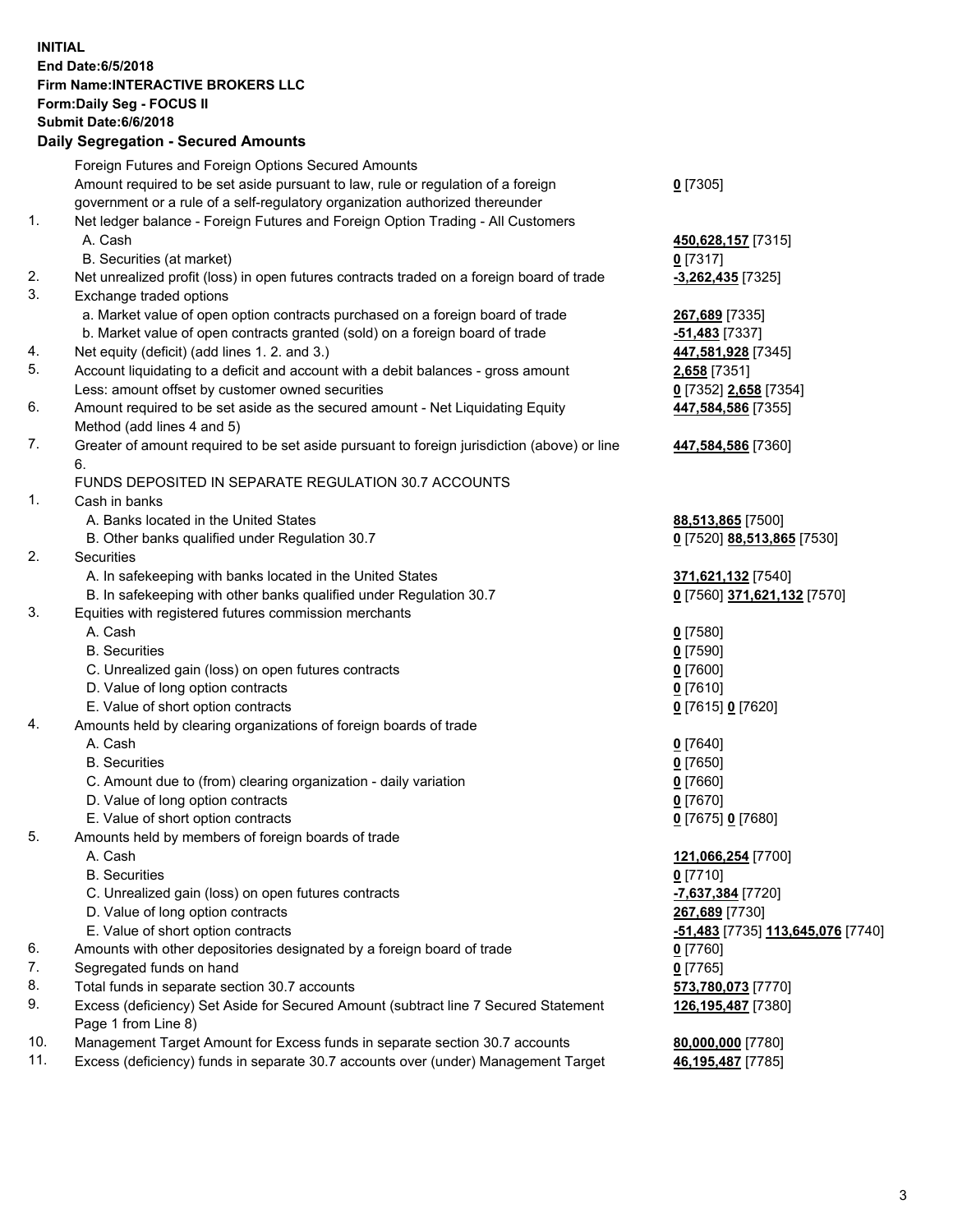**INITIAL End Date:6/5/2018 Firm Name:INTERACTIVE BROKERS LLC Form:Daily Seg - FOCUS II Submit Date:6/6/2018 Daily Segregation - Segregation Statement** SEGREGATION REQUIREMENTS(Section 4d(2) of the CEAct) 1. Net ledger balance A. Cash **4,047,931,585** [7010] B. Securities (at market) **0** [7020] 2. Net unrealized profit (loss) in open futures contracts traded on a contract market **45,947,703** [7030] 3. Exchange traded options A. Add market value of open option contracts purchased on a contract market **160,803,714** [7032] B. Deduct market value of open option contracts granted (sold) on a contract market **-184,991,354** [7033] 4. Net equity (deficit) (add lines 1, 2 and 3) **4,069,691,648** [7040] 5. Accounts liquidating to a deficit and accounts with debit balances - gross amount **168,529** [7045] Less: amount offset by customer securities **0** [7047] **168,529** [7050] 6. Amount required to be segregated (add lines 4 and 5) **4,069,860,177** [7060] FUNDS IN SEGREGATED ACCOUNTS 7. Deposited in segregated funds bank accounts A. Cash **590,766,663** [7070] B. Securities representing investments of customers' funds (at market) **2,595,525,775** [7080] C. Securities held for particular customers or option customers in lieu of cash (at market) **0** [7090] 8. Margins on deposit with derivatives clearing organizations of contract markets A. Cash **24,749,397** [7100] B. Securities representing investments of customers' funds (at market) **1,090,255,197** [7110] C. Securities held for particular customers or option customers in lieu of cash (at market) **0** [7120] 9. Net settlement from (to) derivatives clearing organizations of contract markets **-420,710** [7130] 10. Exchange traded options A. Value of open long option contracts **160,711,653** [7132] B. Value of open short option contracts **-184,915,930** [7133] 11. Net equities with other FCMs A. Net liquidating equity **0** [7140] B. Securities representing investments of customers' funds (at market) **0** [7160] C. Securities held for particular customers or option customers in lieu of cash (at market) **0** [7170] 12. Segregated funds on hand **0** [7150] 13. Total amount in segregation (add lines 7 through 12) **4,276,672,045** [7180] 14. Excess (deficiency) funds in segregation (subtract line 6 from line 13) **206,811,868** [7190] 15. Management Target Amount for Excess funds in segregation **155,000,000** [7194] **51,811,868** [7198]

16. Excess (deficiency) funds in segregation over (under) Management Target Amount Excess